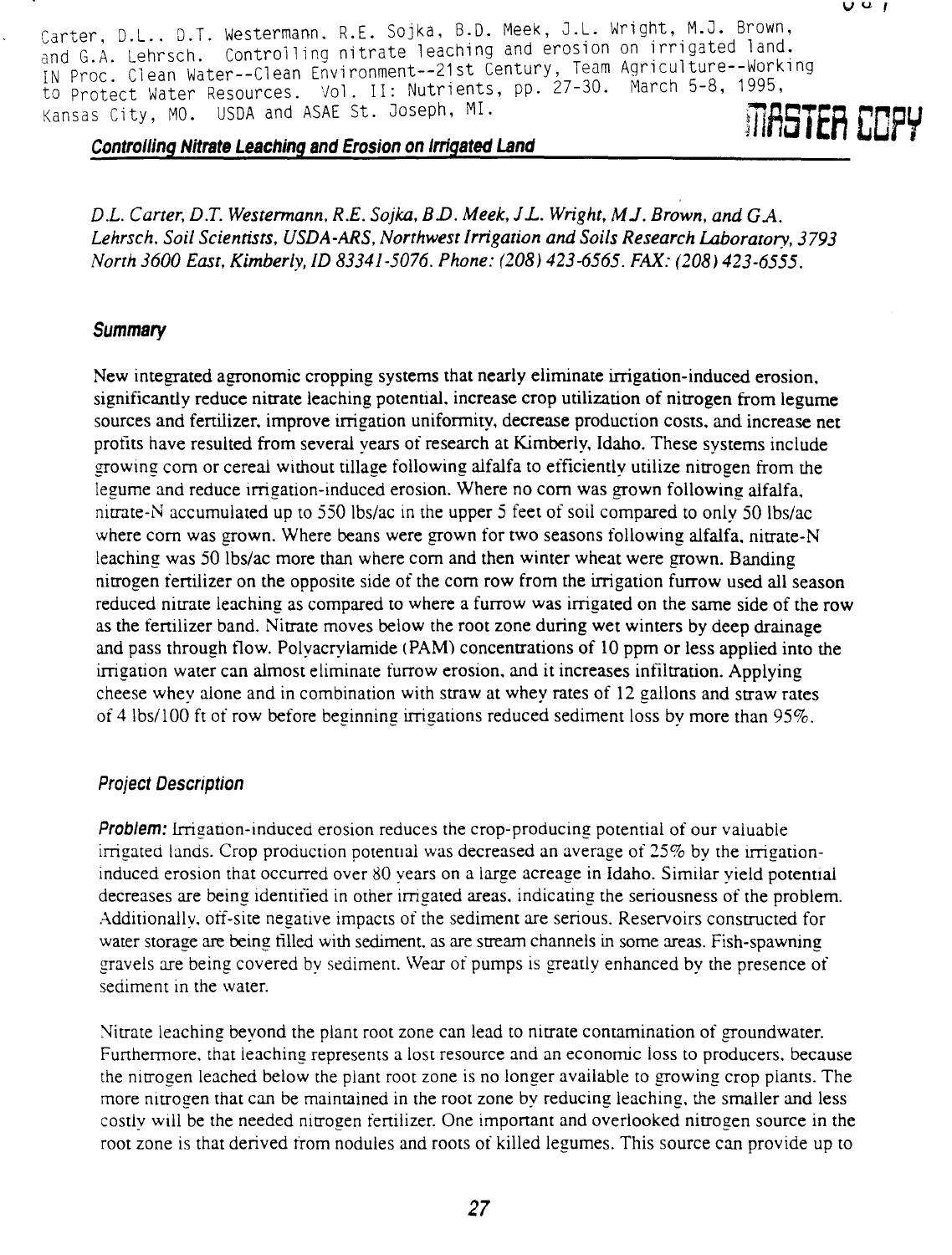350 to 400 lbs/ac during the two years following the killing of alfalfa, and 70 to 80% of it is mineralized to nitrate the first growing season.

**Objectives:** The objectives of the ARS research at Kimberly, Idaho, is to develop improved tillage, fertilization, irrigation, and cropping sequence practices, along with the application of amendments to reduce both irrigation-induced erosion and nitrate leaching, and further to integrate these developments into the most effective, lowest cost, and most producer acceptable practices possible.

**Methods:** Conservation tillage, including no-till, combined with changes in cropping sequences that would permit the fewest tillage operations over the crop rotation cycle and include fibrousrooting, high nitrogen-requiring crops the two seasons following the killing of alfalfa, were extensively field evaluated. Nitrogen uptake by crops following alfalfa and nitrate leaching under different traditional and conservation practices was compared. The efficiency of nitrogen fertilizer in relation to timing and placement was evaluated. Non-growing season leaching of nitrogen from the root zone was evaluated. The availability of nitrogen from killing alfalfa at different time periods before sweet corn was planted was extensively field tested. The effectiveness of polyacrylamides at concentrations of 10 ppm or less in the irrigation water, applied at varying times periods during an irrigation to control irrigation, was extensively evaluated. The application of cheese whey, straw, and their combination to irrigation furrows before irrigation began was field evaluated as irrigation-induced erosion control practices.

### **Results**

No-till corn and cereal can be grown successfully following alfalfa on furrow irrigated lands. almost eliminating erosion, improving irrigation uniformity, reducing nitrogen fertilizer needs, and reducing nitrate leaching. Field research to refine no-till cropping following alfalfa showed that the alfalfa could be killed any time up to about 3 weeks before seeding corn, and nitrogen from the decomposing alfalfa roots and nodules adequately supplied nitrogen needs for the corn. Based upon the nitrogen concentration in the corn, no corn crop grown exhibited nitrogen deficiency. Where no crop was grown for comparison, the upper 5 feet of the soil profile contained up to 550 lbs of nitrate-N/ac on September 24. compared to 50 lbs/ac where corn had been grown. This nitrate-N represents a significant nitrate leaching potential. Another field study where traditional tillage dry edible beans were grown for two successive seasons compared to no-till corn followed by a no-till winter wheat showed about 50 lbs more nitrate-N/ac leaching below the root zone under the beans than under the corn-wheat.

When no-till cereal was grown following alfalfa, the nitrogen uptake requirements to satisfy the wheat sometimes exceeded the soil available nitrogen supply. Also, because wheat is harvested much earlier than corn, nitrate-N accumulates in the soil after wheat harvest.

Banding nitrogen fertilizer on the opposite side of the corn row from the irrigation furrow used all season reduced the nitrate-N leaching as compared with leaching when the furrow on the same side of the corn row as the fertilizer band was used for some irrigations. These results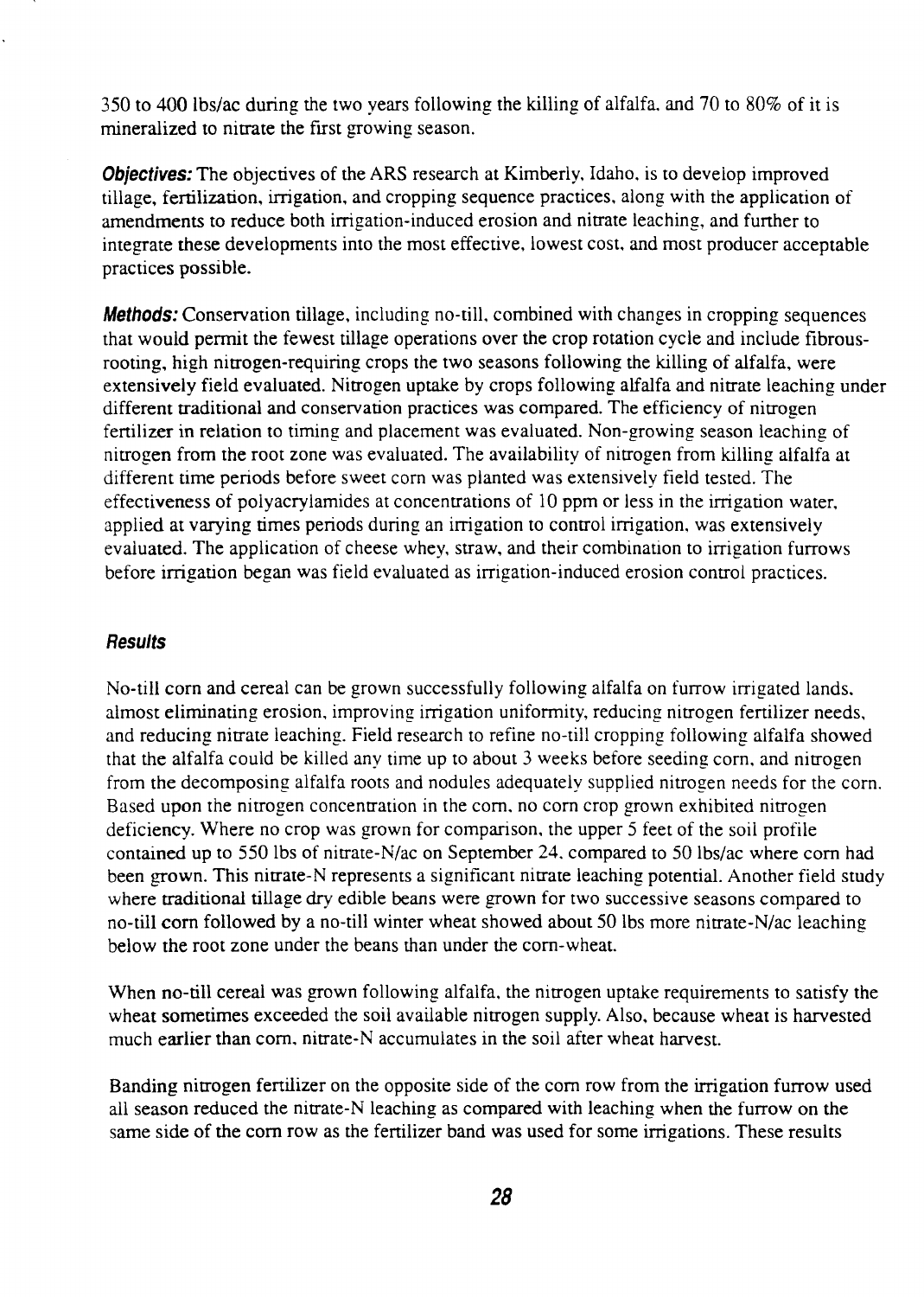demonstrate the important relationship between fertilization and irrigation practices when attempting to control nitrate leaching.

When soil testing to determine nitrogen fertilizer needs for irrigated spring wheat, the amount of available nitrogen in both the first and second foot of soil should be measured. If only that nitrogen in the first foot is considered, fertilizer recommendations will likely be excessive to wheat needs and lead to nitrate leaching. The  ${}^{15}N0_3$ -N recovery from that applied ranged from about 50 to 70% for both soil depths for two locations about 150 miles apart, on different soils.

The nitrate-N content in irrigated silt loam soils in southern Idaho decreases over wet winters. From September 1992 through March 1993, with about 10 inches of precipitation, about 90 pounds of nitrate-N disappeared from the upper 3 feet of the soil profile, but this was not detected by increases in nitrate-N concentrations in the soil solution samples at greater depths. During the drier 1993-94 winter season, with only 2.5 inches of precipitation, the nitrate-N increased in the upper 3 feet of soil profile and remained about constant below that depth. Deep drainage and by-pass flow appeared to be major mechanisms for nitrate-N losses during wetter winters because nitrate concentration changes were not detected in samples extracted by sampling tubes. Fall irrigation practices, winter-time precipitation, surface evaporation, and deep drainage all influenced the gain or loss of nitrate-N in soil profiles.

In addition to no-till corn and cereal following alfalfa, no-till cereal following corn, no-till corn following corn, and no-till corn following cereal can be successfully grown on furrow irrigated land. Additionally, a large number of reduced tillage crops, as compared to traditional tillage crops, can be grown successfully with significantly less irrigation-induced erosion and sediment loss. New conservation tillage cropping sequences reduce sediment loss  $80$  to  $100\%$ , require about one-fourth the number of tillage operations over the rotation cycle, produce the same crop yield and quality, and provide a greater net income, ranging from \$50 to \$100/ac greater net income each year.

Polyacrylamide (PAM) concentrations of 10 ppm in the furrow stream during the advance stage only, reduced erosion by more than  $95\%$  for the entire irrigation. Lower concentrations during the entire irrigation, or short intermittent application of 5 to 10 ppm every four hours were also highly effective. The cost of using PAM to control irrigation induced erosion will likely range \$4 to \$8/ac each irrigation. This cost will be gained back by benefits in infiltration and improved yields. Combining the use of PAM and conservation tillage for irrigation-induced erosion control has great resource conservation and economic potential for irrigated agriculture.

Applying cheese whey alone or in combination with straw to irrigation furrows before the irrigations begin can almost eliminate irrigation induced erosion for the entire irrigation season. Straw applied at a rate of 4 pounds followed by spraying whey at a rate of 12 ga1/100 ft of row reduced sediment loss by about 98%.